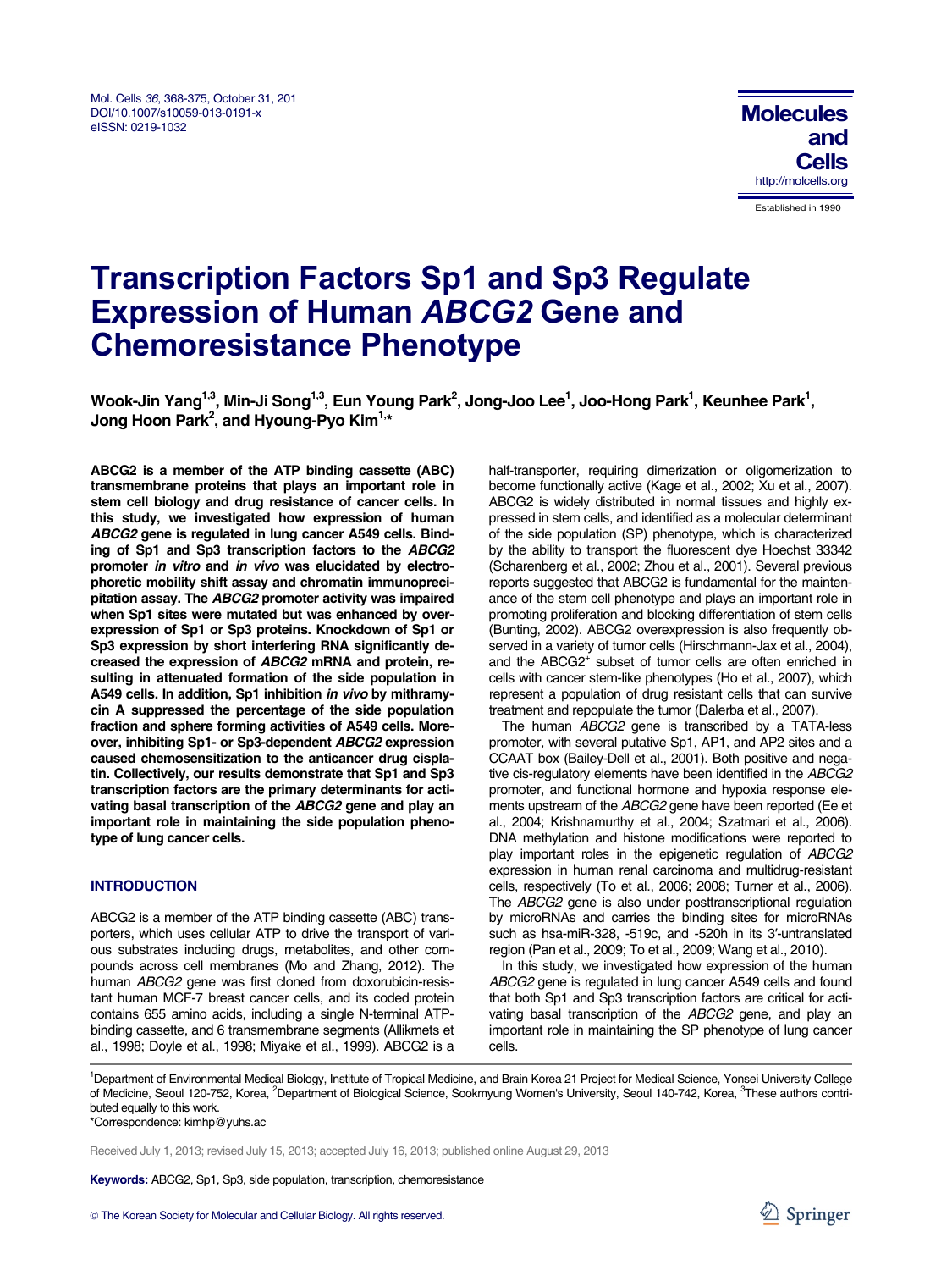# **MATERIALS AND METHODS**

#### **Cell culture**

A549 were purchased from the American Type Culture Collection and maintained in Dulbecco's modified Eagle medium (DMEM) supplemented with 10% heat-inactivated fetal bovine serum (FBS) and 100 U/ml penicillin/streptomycin.

## **Electrophoretic mobility shift assays (EMSAs)**

EMSAs were performed essentially as described (Lee et al., 2011). Oligonucleotide sequences from the human *ABCG2* promoter used as EMSA probes are shown in Fig. 1A.

## **Chromatin immunoprecipitation (ChIP)**

ChIP assays were performed essentially as described (Lee et al., 2011) using antibodies specific for Sp1 or Sp3 (Santa Cruz Biotechnology, Inc.). The sequences of the ABCG2 primers were as follows: ABCG2 proximal promoter, 5′-TTCAGCCGG GTCGCAGGGCGCTTAT-3′, 5′-TGGACCGCCAGAGCTGAAC GCAGTG-3′; ABCG2 distal, 5′-TTTCGTGTGTGTTTTCTCCA-3′, 5′- GCTCACCCAGATAAGTGAAAAGA-3′.

#### **Plasmids**

To generate the wild type (WT) human ABCG2 promoter luciferase reporter construct, we subcloned the *ABCG2* gene -1058 to +307 region 5′ to the luciferase gene between the *Xho*I and *HindIII* sites in the polylinker of the pGL3-Basic luciferase reporter vector (Promega). Site-directed mutagenesis of the ABCG2 Sp1 sites in this plasmid was performed using the QuikChange kit (Stratagene). Three mutagenic primers, 5′-TGACCCTAGCC CCGAGGGAGTTAGGTGGTACCAGTCCTGCTGG-3′, 5′-GG CCCGGCAGTCGGGGCCACTAATCACCCCCTGTCGCGAA CCCCGACCTGGGGA-3′, and 5′-TGGGGAAACCCGGGGC GCTGAAAAGGGGCCACTGCGTTCAGCT-3′ were used to introduce the indicated underlined 3-bp changes into the Sp1 sites at -212, -119, -99, and -61, respectively. The pCMV-Sp1 and pN3-Sp3FL were purchased from Addgene. The shRNA lentiviral vectors for Sp1 and Sp3 were described previously (Lee et al., 2011).

#### **Transient transfections and luciferase assays**

The transient transfections were performed using Effectene transfection reagent (QIAGEN) according to the manufacturer's instructions. In each case,  $8 \times 10^4$  cells in logarithmic growth phase were transfected with 200 ng supercoiled test plasmid and 10 ng pRL-SV40 as a transfection efficiency control. The cells were allowed to recover for 24 h at 37°C, and harvested and analyzed for luciferase activity using a luminometer (TD-20/20 Luminometer; Turner Designs, Promega) and a dual luciferase assay system kit (Promega).

## **Lentiviral transduction**

The 293T cells (2  $\times$  10<sup>6</sup>) were seeded onto 100-mm dishes, and 16 h later were transiently transfected with 1 μg lentiviral vector and 3 μg each packaging vector (Invitrogen Life Sciences) by using Effectene (QIAGEN). Supernatants were collected 48 h after transfection, and filtered through a 0.45 μM filter. A549 cells  $(2 \times 10^5)$  were seeded into 24-well plates and spin-infected in the presence of 6 μg/ml of Polybrene® (Sigma-Aldrich). Twenty-four hours post-infection, cells were treated with 2 μg/ml puromycin or G418 for 5 days to eliminate uninfected cells.

# **Quantitative real time PCR**

Total RNA was isolated using TRIzol (Invitrogen) and firststrand cDNAs were made using the PrimeScript RT Kit (Takara). Quantitative real time PCR was performed on a StepOne™ Real-Time PCR System (Applied Biosystems). The sequences of the primers were as follows: human ABCG2; 5′-ATGG ATTTACGGCTTTGCAG-3′, 5′-TCTTCGCCAGTACATGTTGC-3′; human Sp1, 5′-GCGAGAGGCCATTTATGTGT-3′, 5′-GGC CTCCCTTCTTATTCTGG-3′; human Sp3, 5′-ATTCTGGAGA ACGCCCTTTT-3′, 5′-TATGTTTGGCAAGGTGGTCA-3′; 18S rRNA, 5′-CGGCTACCACATCCAAGGAA-3′, 5′-GCTGGAATT ACCGCGGCT-3′.

## **Flow cytometry**

ABCG2 expression was assayed by flow cytometry using an antibody that specifically recognizes membrane-bound ABCG2 epitopes (ABCG2-PE; eBioscience). SP abundance was determined as described (Goodell et al., 2005) with minor modifications. Briefly, cells (1  $\times$  10<sup>6</sup>/ml) were incubated at 37°C for 60 min with 5 μg/ml Hoechst 33342 (Sigma-Aldrich), washed, and resuspended in ice-cold HBSS with 2% fetal calf serum (FCS) and 2 μg/ml propidium iodide (Sigma-Aldrich). Fumitremorgin C (FTC; 10 μmol/L; Enzo Life Sciences), a potent and specific inhibitor of ABCG2 activity, was used as a positive control for the assay. Labeled cells were analyzed by flow cytometry on a LSRII (BD Biosciences).

#### **Sphere-forming assay**

A single cell suspension from trypsinization was cultured in serum-free DMEM/F12 medium with growth factors (10 ng/ml of EGF and bFGF) at a density of  $1 \times 10^3$  cells/ml. After 10 days, spheres were attached by adding FBS (10%), stained with Diff-Quick solution (Sysmex, Japan), and counted.

## **MTT assay**

Approximately 2.0  $\times$  10<sup>3</sup> cells were seeded into each well of a 96-well plate. After 24 h incubation, the cells were exposed to various concentrations of cisplatin for 72 h. After incubation, 10 μl MTT was added to each well and cells were further incubated for 4 h, followed by 100 μl solubilization buffer overnight. The mixture was gently shaken for 10 min. Cell viability was evaluated based on absorbance at 550 nm in a Sunrise microplate absorbance reader (Tecan).

## **RESULTS**

## **Sp1 and Sp3 directly bind to the ABCG2 promoter region and increase ABCG2 promoter activity**

Analysis of the *ABCG2* promoter region revealed several potential consensus sequences for factor binding, including four consensus Sp1 binding sites (Yuan et al., 2004). We therefore performed EMSA to evaluate binding of 32P-labeled DNA probes that spanned these Sp1 sites by proteins from A549 nuclear extracts. When WT probes spanning the Sp1 sites at - 212 (WT1), -119 and -99 (WT2), and -61 (WT3) (shown in Fig. 1A) were assayed, two complexes (designated as C1 and C2) were detected with extracts from A549 cells, but the mutations of the Sp1 sites eliminated the formation of these complexes (Fig. 1B). The complexes generated with WT probes were competed by a 125-fold excess of unlabeled wild type competitors, whereas mutant Sp1 oligonucleotides were not effective at inhibiting the formation of complexes (Figs. 1C, 1D, and 1E), indicating that these complexes were specific. The complexes formed with WT probes were evaluated for Sp1 and Sp3 using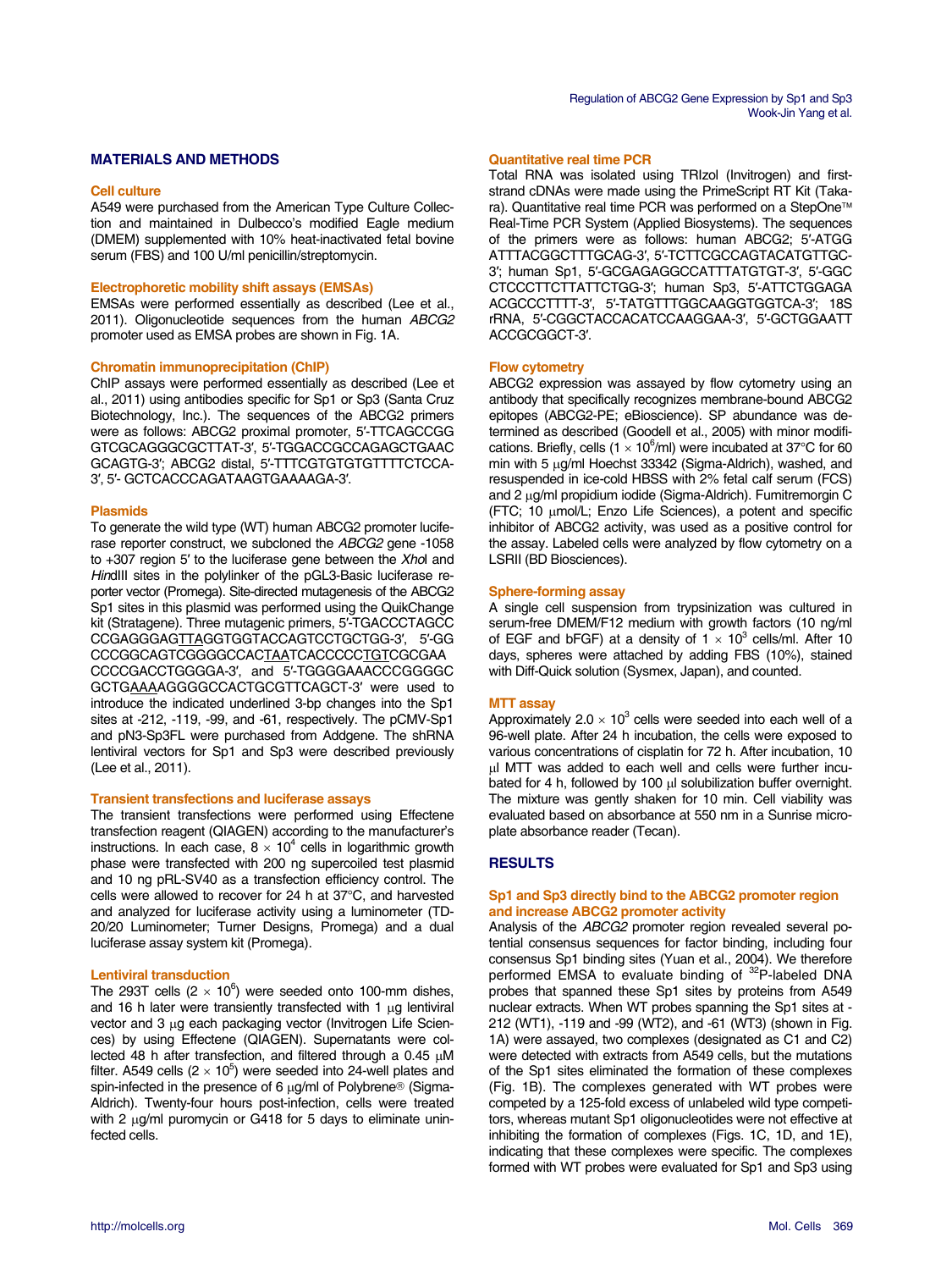

**Fig. 1.** Sp1 and Sp3 factors directly bind the ABCG2 promoter**.** (A) Sequences of the WT1, WT2, and WT3 probes (spanning the -220/-199, -122/-89, -70/-49, respectively), and consensus Sp1/Sp3 probe (WT4) used in (Figs. 1B-1E) are shown. For mutant (mt) probes, the mutations are shown in lower case, and hyphens indicate identity to the WT sequence. (B) Electrophoretic mobility shift assay (EMSA) using wild type (WT) and mutant (mt) probes shown in Fig. 1A and nuclear extracts from A549 cells. (C-E) EMSA using WT1 (C), WT2 (D), or WT3 (E) probes and nuclear extracts from A549 cells. In lanes 2 and 3, EMSA were performed in the presence of a 125-fold molar excess of the indicated cold competitors. In lanes 4-6, EMSA were performed in the presence of antibodies to Sp1 and/or Sp3, as indicated. (F, G) Sp1 and Sp3 bind to the *ABCG2* promoter *in vivo*. Chromatin immunoprecipitation (ChIP) assays were performed with A549 cells in the presence of preimmune serum, anti-Sp1 (F) or anti-Sp3 antibodies (G). DNA was purified and used as a template for qRT-PCR with pairs of primers that amplify the proximal promoter (pro) or distal region of the *ABCG2* gene. Data are shown as mean  $\pm$  SEM of results from three experiments.

antibodies to each protein. We found that anti-Sp1 blocked the formation of the C1 complex and anti-Sp3 antibodies resulted in a supershift of the C2 complex to generate a slower mobility complex, confirming the binding of Sp1 and Sp3 to these regions (Figs. 1C, 1D, and 1E). We next performed chromatin immunoprecipitation to examine whether Sp1 and Sp3 bind to the endogenous *ABCG2* promoter in A549 cells *in vivo*. As shown in Figs. 1F and 1G, constitutive recruitment of Sp1 and Sp3 to the *ABCG2* proximal promoter, but not to the distal region, was observed in A549 cells.

To evaluate the functional significance of Sp1 sites in the *ABCG2* promoter region, we cloned the promoter region of the *ABCG2* gene, mutated each Sp1 site alone and in combination in the context of the -1058 to +307 human ABCG2-luciferase reporter construct, and assayed the promoter activity of each mutant construct in A549 cells (Fig. 2A). Whereas the wild type construct showed strong promoter activity, selective mutation of

the Sp1 sites at -212 (mt1) markedly decreased promoter activity. However, selective mutations of the Sp1 sites at -119 and -99 (mt2) or -61 (mt3) modestly decreased promoter activities, although simultaneous mutations of the three Sp1 sites (mt5) significantly decreased promoter activity. These results suggest that the Sp1 site at -212 is most critical for maximal *ABCG2* promoter activity in A549 cells. To further demonstrate that the Sp family of transcription factors is involved in the transcriptional regulation of human *ABCG2*, we co-transfected A549 cells with a luciferase reporter construct in the presence and absence of expression plasmids encoding Sp1 and Sp3. The activity of the pABCG2-1058-WT construct was markedly increased in the presence of pCMV-Sp1 and pN3-Sp3FL, indicating that transcription factors Sp1 and Sp3 directly regulate the expression of *ABCG2* (Figs. 2B and 2C).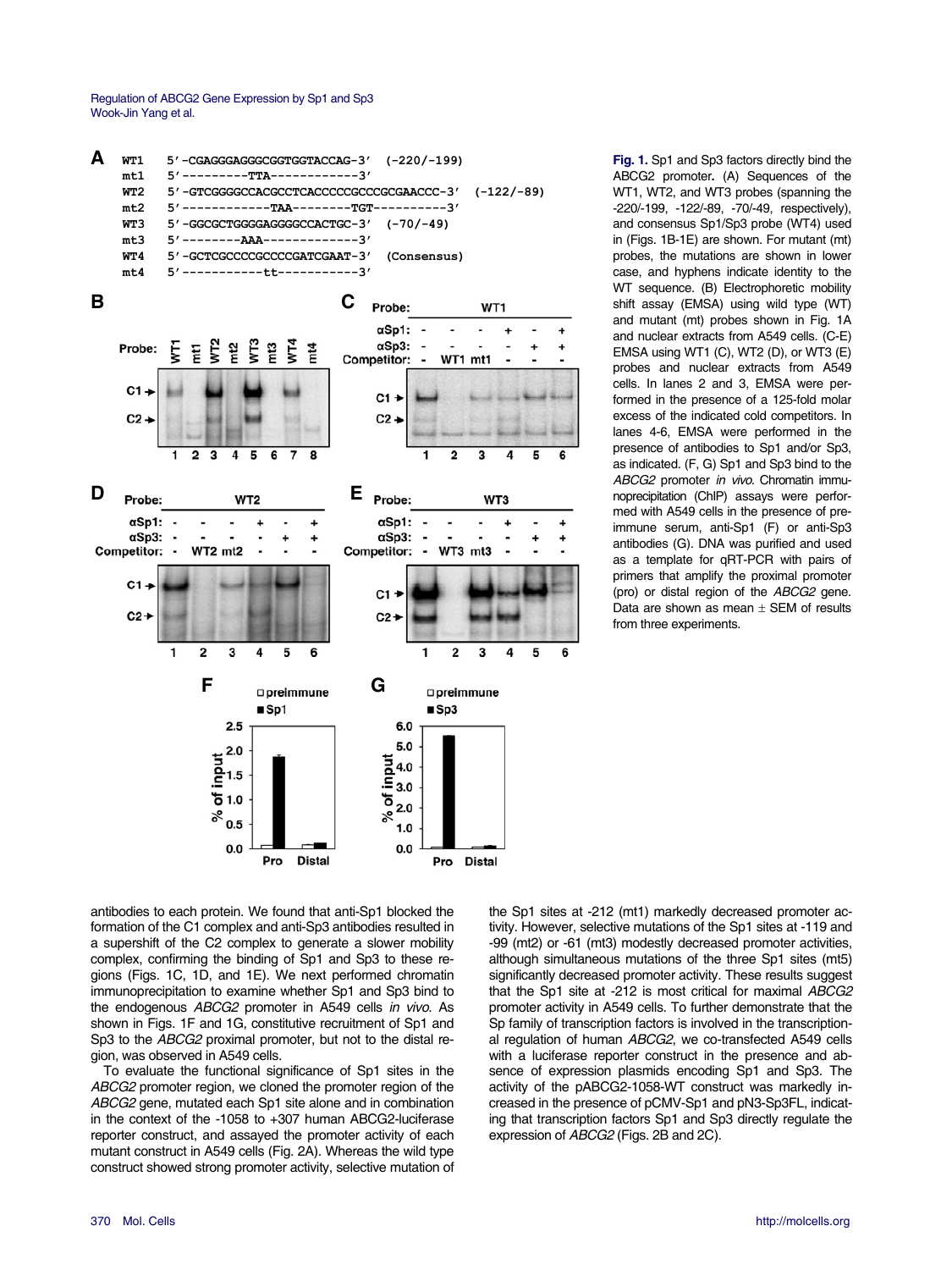



**Fig. 2.** Sp1 and Sp3 factors increase ABCG2 promoter activities. (A) Mutations in the Sp1/ Sp3 sites were introduced into the pABCG2- WT construct, and luciferase (Luc) reporter constructs were transfected into A549 cells. \*P < 0.05 compa-red with cells transfected with pABCG2- WT construct. (B, C) A549 cells were transfected with pABCG2-WT construct (100 ng) together with different amounts (0, 100, 200, and 400 ng) of Sp1 (B) or Sp3 vector (C). Data are shown as mean  $\pm$  SEM of results from three experiments.

# **Sp1 and Sp3 are required for ABCG2 gene expression and SP phenotype**

Because Sp1 and Sp3 directly bind to the *ABCG2* promoter region and increase ABCG2 promoter activities in transient transfections, we investigated whether *ABCG2* gene expression is dependent on Sp1 and Sp3 using a lentiviral vector and RNA interference to inhibit the expression of these genes. The expression of Sp1 or Sp3 at mRNA and protein levels were markedly decreased in A549 cells infected with lentivirus containing shRNA against Sp1 or Sp3, whereas expression of βactin protein was unaffected (Figs. 3A-3D). Strikingly, ABCG2 mRNA and protein were significantly decreased in Sp1- or Sp3 diminished A549 cells compared to the control cells (Figs. 3A, 3B, 3E, and 3F). The SP phenotype is mainly mediated by ABCG2 in cancer cells. To investigate whether reduced ABCG2 expression affects SP formation in Sp1- or Sp3-diminished A549 cells, Hoechst 33342 dye exclusion assays were performed. The results show that control cells contain approximately 4% of the SP fraction which was completely blocked by FTC treatment, whereas the percentage of SP drops to less than 1% in Sp1- or Sp3-diminished A549 cells (Figs. 3G and 3H).

To further investigate the role of Sp1 and Sp3 transcription factors on *ABCG2* gene transactivation, we treated A549 cells with mithramycin A, a drug that binds to the minor grooves of the GC-rich motifs of the DNA and hence blocks Sp1 binding. As shown in Figs. 4A and 4B, the expression of ABCG2 mRNA and protein was markedly decreased in A549 cells by treatment with mithramycin A, in a dose-dependent manner. Consistently, mithramycin A treatment suppressed the percentage of SP fraction (Fig. 4C) and sphere forming activities (Figs. 4D and 4E), suggesting an essential role of Sp1 and Sp3 transcription factors in the function of ABCG2, as well as in maintaining the stemness of A549 cells.

#### **Inhibiting Sp1- or Sp3-dependent ABCG2 expression causes chemosensitization to the anticancer drug cisplatin**

To determine whether decreased expression of Sp1 or Sp3 could sensitize A549 cells to anticancer drug-induced cytotoxicity, we incubated either Sp1- or Sp3-diminished cells with cisplatin for 3 days and measured the percentage of viable cells using the MTT assay. In the absence of cisplatin, knockdown of Sp1 expression had little effect on the viability of A549 cells (Fig. 5A), while A549 cells exhibited reduction in cellular viability after knockdown of Sp3 (Fig. 5B). Interestingly, both Sp1- and Sp3 diminished A549 cells, with lower endogenous levels of ABCG2, exhibited significantly enhanced sensitivities to cisplatin compared to the control A549 cells (Figs. 5A and 5B), demonstrating that inhibiting Sp1- or Sp3-dependent *ABCG2* expression causes chemosensitization to the anticancer drug cisplatin.

# **DISCUSSION**

In the present study, we show that Sp1 together with Sp3 directly regulated transcriptional expression of the *ABCG2* gene, and diminished expression of Sp1 and Sp3 resulted in a dramatic decrease of SP formation and enhanced chemosensitivity to anticancer drug in a lung cancer cell line. Previous studies have shown that the *ABCG2* proximal promoter region contained several putative Sp1 binding sites to which the homeobox gene *Msx2* recruits Sp1 to increase *ABCG2* gene expression (Hamada et al., 2012). In addition, another group has reported that increased occupancy of Sp1 within the *ABCG2*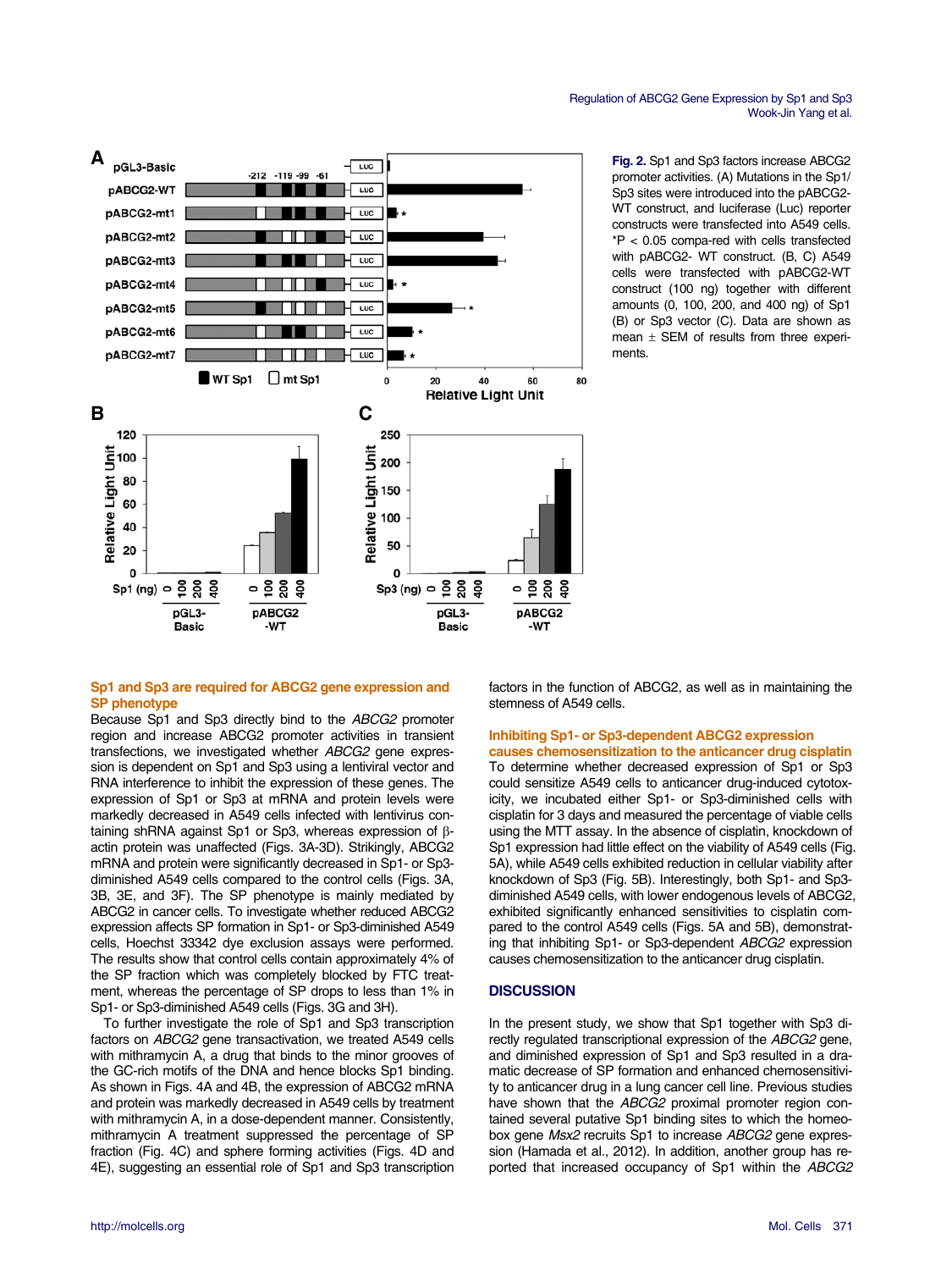

**Fig. 3.** Knockdown of Sp1 or Sp3 represses *ABCG2* expression and alters the SP phenotype in A549 cells. A549 cells were infected with lentivirus expressing shRNA against Sp1 (A, C, E, and G) or Sp3 (B, D, F, and H), and drug resistant cells were selected. Real-time PCR was performed to analyze mRNA levels of Sp1, Sp3, and ABCG2 expression and normalized with the 18S rRNA level (A, B). \**P* < 0.05 compared with control. Values are mean  $\pm$  SEM of results from three experiments. Whole cell lysates were separated with SDS/PAGE and subjected to Western blotting using antibodies to Sp1, Sp3, and actin (C, D). ABCG2 expression on the cell surface was assayed by flow cytometry using an antibody that specifically recognizes membrane-bound ABCG2 epitopes (E, F). To determine SP abundance, cells were incubated with Hoechst 33342 dye in the absence (left panels of G, H) or presence (right panels of G, H) of fumitremorgin C (FTC). The SP is shown as a percentage of the whole viable cell population. Reactions were performed in triplicates and were repeated three times.

promoter coincided with upregulation of *ABCG2* and simultaneous mutation of five Sp1 binding sites markedly attenuated *ABCG2* promoter activities (Zhang et al., 2012). Thus far, however, no definitive data that support Sp1 transcription factor as the direct regulator of the *ABCG2* gene expression has been reported. Although it has been shown that mithramycin A, a known inhibitor of Sp1 binding, mediated dose-dependent decreases in *ABCG2* expression, treatment with mithramycin A also resulted in decreased expression of other transcription factors such as AhR and Nrf (Zhang et al., 2012). This makes it uncertain whether Sp1 directly regulates *ABCG2* gene expression.

Several results from our study support the hypothesis that Sp3 together with Sp1 are required for transactivation of the *ABCG2* gene in A549 cells. Sp3, one of the Sp1-related transcription factors, is ubiquitously expressed and recognizes the same sequence as Sp1 (Safe and Abdelrahim, 2005). First, EMSA and ChIP assays showed *in vitro* and *in vivo* binding activity of Sp1 and Sp3 to *ABCG2* promoter regions. Second, site-specific mutagenesis of Sp1/Sp3 binding sites significantly diminished *ABCG2* promoter activity and increased expression of either Sp1 or Sp3 enhanced *ABCG2* promoter activity. Third, specific knockdown of Sp1 or Sp3 using a shRNA lentivirusbased system resulted in significantly diminished ABCG2 expression at both mRNA and protein levels. Fourth, treatment with mithramycin A, an inhibitor of Sp1/Sp3 binding, significantly decreased ABCG2 expression, consistent with a previous report (Zhang et al., 2012).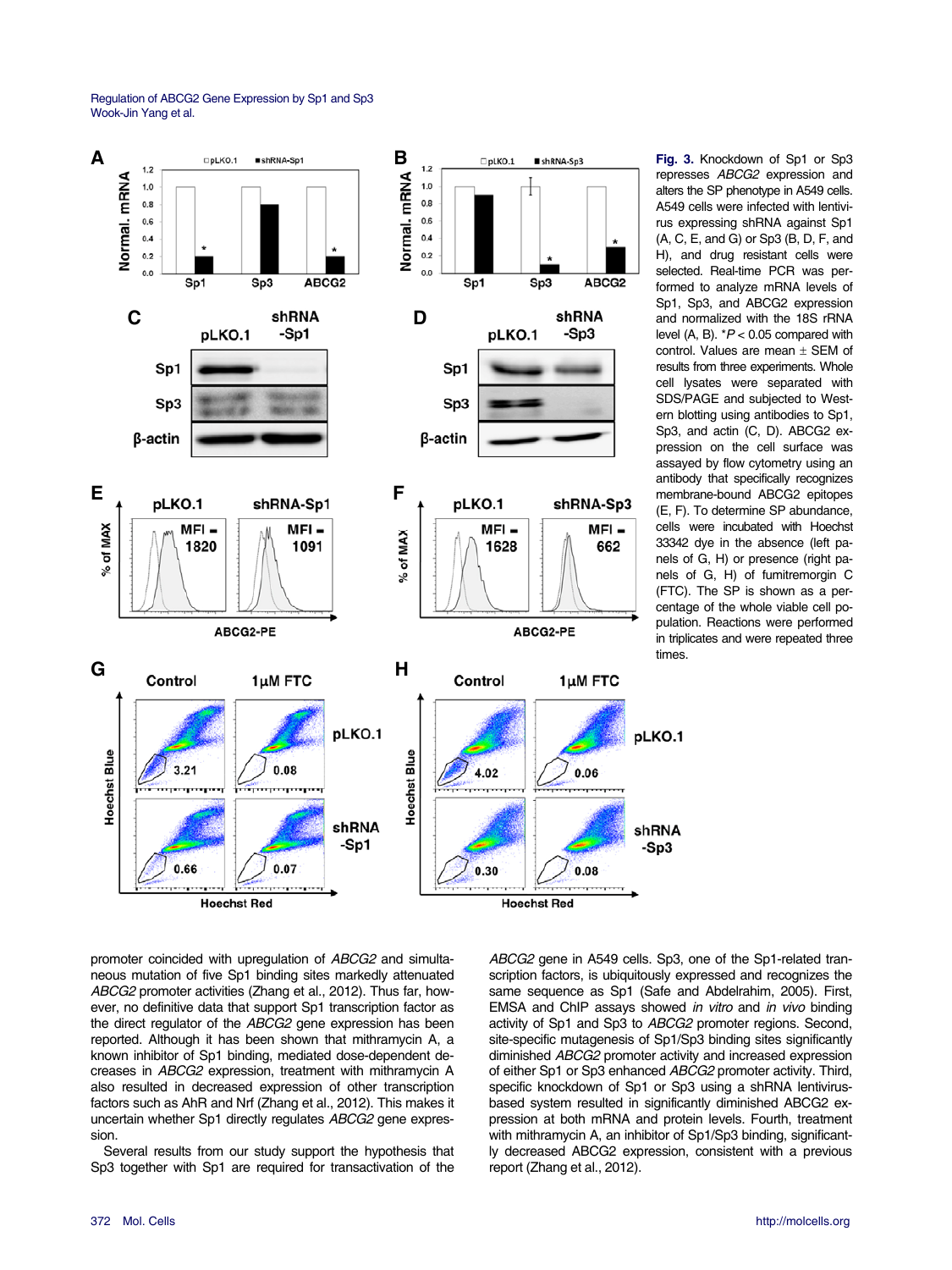

**Fig. 4.** Mithramycin A blocks the expression of the *ABCG2* gene and alters the SP phenotype and sphere-forming activities in A549 cells. (A) A549 cells were treated with different amounts of mithramycin A (0, 50, 100, and 200 nM) for 24 h. Real-time PCR was performed to analyze mRNA levels of ABCG2 expression and normalized with the 18S rRNA level. (B, C) A549 cells were treated with different amounts of mithramycin A before staining with anti-ABCG2 antibody (B) or Hoechst 33342 dye (C), and analyzed by flow cytometry. Reactions were done in triplicate and repeated three times. (D) A549 cells were treated with different amounts of mithramycin A and the sphere-forming assay was performed to analyze the maintenance of stemness in A549 cells. Representative images of spheres (D) and quantification of the assays (E).  $*$  indicates  $P < 0.05$  and  $**$ indicates *P* < 0.01 compared with controls. Values are mean  $\pm$  SEM of results from three experiments.



**Fig. 5.** The role of Sp1 and Sp3 on the chemoresistance phenotype of A549 cells. Sp1 diminished (A) or Sp3-diminished (B) A549 cells were treated with cisplatin (7 mM) for 72 h and cellular viability was measured by the MTT assay. \* indicates *P* < 0.05 and \*\* indicates *P* < 0.01 compared with controls. Values are mean  $\pm$  SEM of results from three experiments.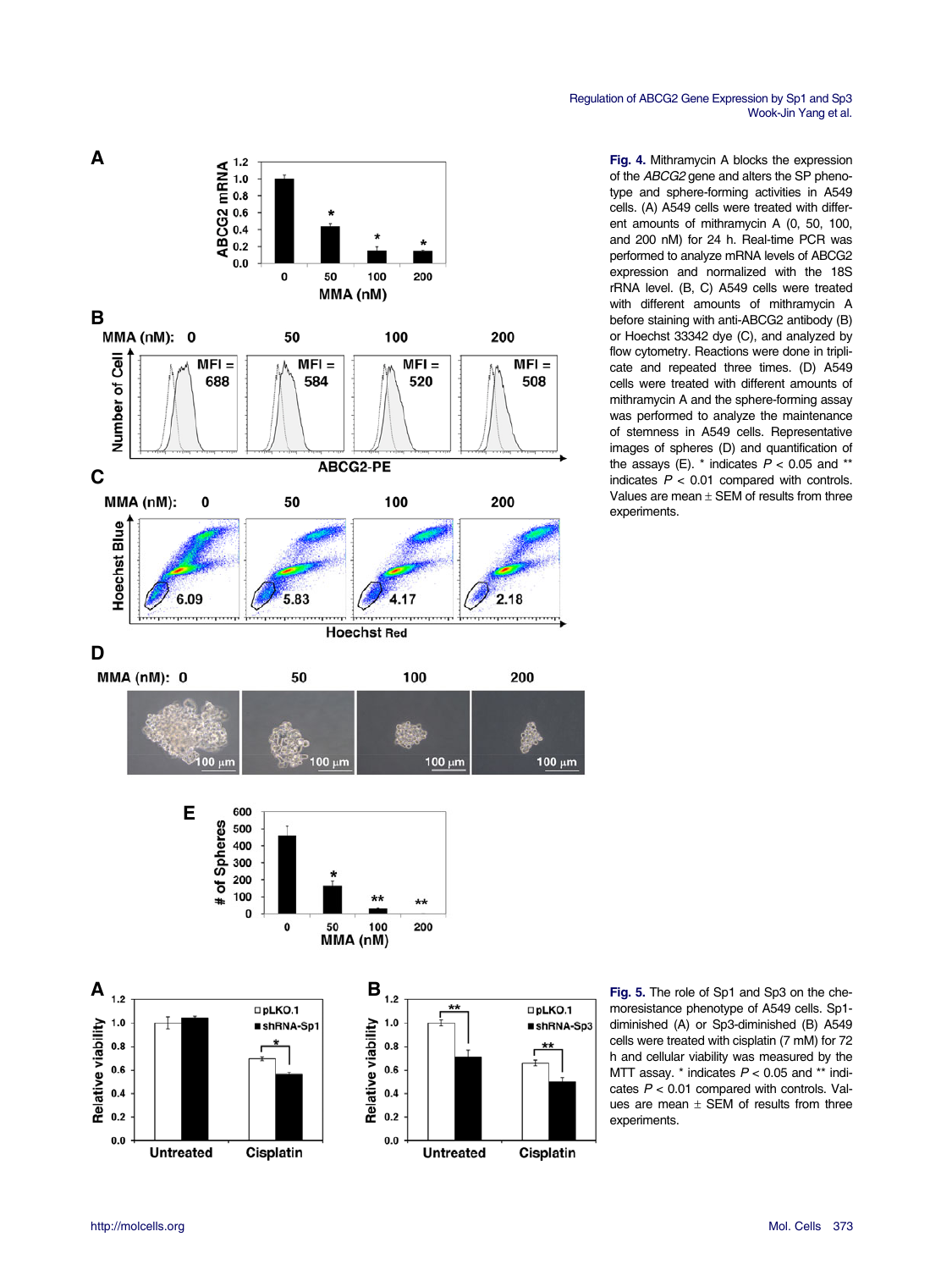The expression of the *ABCG2* gene is an important determinant of the SP phenotype and the SP cells in lung cancer cell lines were an enriched source of tumor-initiating cells with stem cell properties (Ho et al., 2007). Recently, phosphoinositide-3 kinase pathway has been shown to regulate ABCG2 function in malignant pleural mesothelioma, and inhibiting the PI3K/Akt pathway strongly decreased the SP phenotype resulting in increased sensitivity to chemotherapeutic drug (Fischer et al., 2012). In line with these reports, decreased expression of *ABCG2* resulting from depletion of Sp1 and Sp3 either by shRNA approaches or treatment of mithramycin A demonstrated diminished SP phenotypes. Furthermore, sphere-forming ability of A549 cells was suppressed by mithramycin A in a dosedependent manner, suggesting that Sp1 and Sp3 play an important role in maintenance of stemness of lung cancer cell lines through regulating *ABCG2* expression. Elevated expression of *ABCG2* is known to contribute to multidrug resistance in cancer chemotherapy (Chen et al., 2011). Depletion of Sp1 or Sp3 and a parallel decrease in *ABCG2* expression caused enhanced sensitivity to cisplatin in A549 cells.

In summary, our findings clarified the role of Sp1 and Sp3 in the regulation of the human *ABCG2* gene and demonstrated that modulating the expression of *ABCG2* by inhibiting Sp1 or Sp3 may be an alternative way to sensitize *ABCG2*-mediated drug resistance for better treatment of lung cancers.

## **ACKNOWLEDGMENTS**

This work was supported by a National Research Foundation of Korea (NRF) grant funded by the Korea government (Ministry of Science, Ict & future Planning; numbers 2012M3A9B402 8272 and NRF-2011-0030712), a grant from the National R&D Program for Cancer Control, Ministry for Health, Welfare and Family Affairs, Korea (1120370, H.-P. Kim), and a faculty research grant from Yonsei University College of Medicine for 2008 (6-2012-0103 to H.-P. Kim).

## **REFERENCES**

- Allikmets, R., Schriml, L.M., Hutchinson, A., Romano-Spica, V., and Dean, M. (1998). A human placenta-specific ATP-binding cassette gene (ABCP) on chromosome 4q22 that is involved in multidrug resistance. Cancer Res. *58*, 5337-5339.
- Bailey-Dell, K.J., Hassel, B., Doyle, L.A., and Ross, D.D. (2001). Promoter characterization and genomic organization of the human breast cancer resistance protein (ATP-binding cassette transporter G2) gene. Biochim. Biophys. Acta *1520*, 234-241.
- Bunting, K.D. (2002). ABC transporters as phenotypic markers and functional regulators of stem cells. Stem Cells *20*, 11-20.
- Chen, Y.J., Huang, W.C., Wei, Y.L., Hsu, S.C., Yuan, P., Lin, H.Y., Wistuba, II, Lee, J.J., Yen, C.J., Su, W.C., et al*.* (2011). Elevated BCRP/ABCG2 expression confers acquired resistance to gefitinib in wild-type EGFR-expressing cells. PLoS One *6*, e21428.
- Dalerba, P., Cho, R.W., and Clarke, M.F. (2007). Cancer stem cells: models and concepts. Ann. Rev. Med. *58*, 267-284.
- Doyle, L.A., Yang, W., Abruzzo, L.V., Krogmann, T., Gao, Y., Rishi, A.K., and Ross, D.D. (1998). A multidrug resistance transporter from human MCF-7 breast cancer cells. Proc. Natl. Acad. Sci. USA *95*, 15665-15670.
- Ee, P.L., Kamalakaran, S., Tonetti, D., He, X., Ross, D.D., and Beck, W.T. (2004). Identification of a novel estrogen response element in the breast cancer resistance protein (ABCG2) gene. Cancer Res. *64*, 1247-1251.
- Fischer, B., Frei, C., Moura, U., Stahel, R., and Felley-Bosco, E. (2012). Inhibition of phosphoinositide-3 kinase pathway down regulates ABCG2 function and sensitizes malignant pleural mesothelioma to chemotherapy. Lung Cancer *78*, 23-29.
- Goodell, M.A., McKinney-Freeman, S., and Camargo, F.D. (2005). Isolation and characterization of side population cells. Methods Mol. Biol. *290*, 343-352.
- Hamada, S., Satoh, K., Hirota, M., Kanno, A., Umino, J., Ito, H., Masamune, A., Kikuta, K., Kume, K., and Shimosegawa, T. (2012). The homeobox gene MSX2 determines chemosensitivity of pancreatic cancer cells *via* the regulation of transporter gene ABCG2. J. Cell. Physiol. *227*, 729-738.
- Hirschmann-Jax, C., Foster, A.E., Wulf, G.G., Nuchtern, J.G., Jax, T.W., Gobel, U., Goodell, M.A., and Brenner, M.K. (2004). A distinct "side population" of cells with high drug efflux capacity in human tumor cells. Proc. Natl. Acad. Sci. USA *101*, 14228-14233.
- Ho, M.M., Ng, A.V., Lam, S., and Hung, J.Y. (2007). Side population in human lung cancer cell lines and tumors is enriched with stem-like cancer cells. Cancer Res. *67*, 4827-4833.
- Kage, K., Tsukahara, S., Sugiyama, T., Asada, S., Ishikawa, E., Tsuruo, T., and Sugimoto, Y. (2002). Dominant-negative inhibition of breast cancer resistance protein as drug efflux pump through the inhibition of S-S dependent homodimerization. Int. J. Cancer *97*, 626-630.
- Krishnamurthy, P., Ross, D.D., Nakanishi, T., Bailey-Dell, K., Zhou, S., Mercer, K.E., Sarkadi, B., Sorrentino, B.P., and Schuetz, J.D. (2004). The stem cell marker Bcrp/ABCG2 enhances hypoxic cell survival through interactions with heme. J. Biol. Chem. *279*, 24218-24225.
- Lee, J.J., Park, K., Shin, M.H., Yang, W.J., Song, M.J., Park, J.H., Yong, T.S., Kim, E.K., and Kim, H.P. (2011). Accessible chromatin structure permits factors Sp1 and Sp3 to regulate human TGFBI gene expression. Biochem. Biophys. Res. Commun. *409*, 222-228.
- Miyake, K., Mickley, L., Litman, T., Zhan, Z., Robey, R., Cristensen, B., Brangi, M., Greenberger, L., Dean, M., Fojo, T., et al*.* (1999). Molecular cloning of cDNAs which are highly overexpressed in mitoxantrone-resistant cells: demonstration of homology to ABC transport genes. Cancer Res. *59*, 8-13.
- Mo, W., and Zhang, J.T. (2012). Human ABCG2: structure, function, and its role in multidrug resistance. Int. J. Biochem. Mol. Biol. *3*, 1-27.
- Pan, Y.Z., Morris, M.E., and Yu, A.M. (2009). MicroRNA-328 negatively regulates the expression of breast cancer resistance protein (BCRP/ABCG2) in human cancer cells. Mol. Pharmacol. *75*, 1374-1379.
- Safe, S., and Abdelrahim, M. (2005). Sp transcription factor family and its role in cancer. Eur. J. Cancer *41*, 2438-2448.
- Scharenberg, C.W., Harkey, M.A., and Torok-Storb, B. (2002). The ABCG2 transporter is an efficient Hoechst 33342 efflux pump and is preferentially expressed by immature human hematopoietic progenitors. Blood *99*, 507-512.
- Szatmari, I., Vamosi, G., Brazda, P., Balint, B.L., Benko, S., Szeles, L., Jeney, V., Ozvegy-Laczka, C., Szanto, A., Barta, E., et al. (2006). Peroxisome proliferator-activated receptor gamma-regulated ABCG2 expression confers cytoprotection to human dendritic cells. J. Biol. Chem. *281*, 23812-23823.
- To, K.K., Zhan, Z., and Bates, S.E. (2006). Aberrant promoter methylation of the ABCG2 gene in renal carcinoma. Mol. Cell. Biol. *26*, 8572-8585.
- To, K.K., Polgar, O., Huff, L.M., Morisaki, K., and Bates, S.E. (2008). Histone modifications at the ABCG2 promoter following treatment with histone deacetylase inhibitor mirror those in multidrugresistant cells. Mol. Cancer Res. *6*, 151-164.
- To, K.K., Robey, R.W., Knutsen, T., Zhan, Z., Ried, T., and Bates, S.E. (2009). Escape from hsa-miR-519c enables drug-resistant cells to maintain high expression of ABCG2. Mol. Cancer Ther. *8*, 2959-2968.
- Turner, J.G., Gump, J.L., Zhang, C., Cook, J.M., Marchion, D., Hazlehurst, L., Munster, P., Schell, M.J., Dalton, W.S., and Sullivan, D.M. (2006). ABCG2 expression, function, and promoter methylation in human multiple myeloma. Blood *108*, 3881-3889.
- Wang, F., Xue, X., Wei, J., An, Y., Yao, J., Cai, H., Wu, J., Dai, C., Qian, Z., Xu, Z., et al. (2010). hsa-miR-520h downregulates ABCG2 in pancreatic cancer cells to inhibit migration, invasion, and side populations. Br. J. Cancer *103*, 567-574.
- Xu, J., Peng, H., Chen, Q., Liu, Y., Dong, Z., and Zhang, J.T. (2007). Oligomerization domain of the multidrug resistance-associated transporter ABCG2 and its dominant inhibitory activity. Cancer Res. *67*, 4373-4381.
- Yuan, C., Yang, M.C., Zins, E.J., Boehlke, C.S., and Huang, A.J. (2004). Identification of the promoter region of the human betaIGH3 gene. Mol. Vision *10*, 351-360.